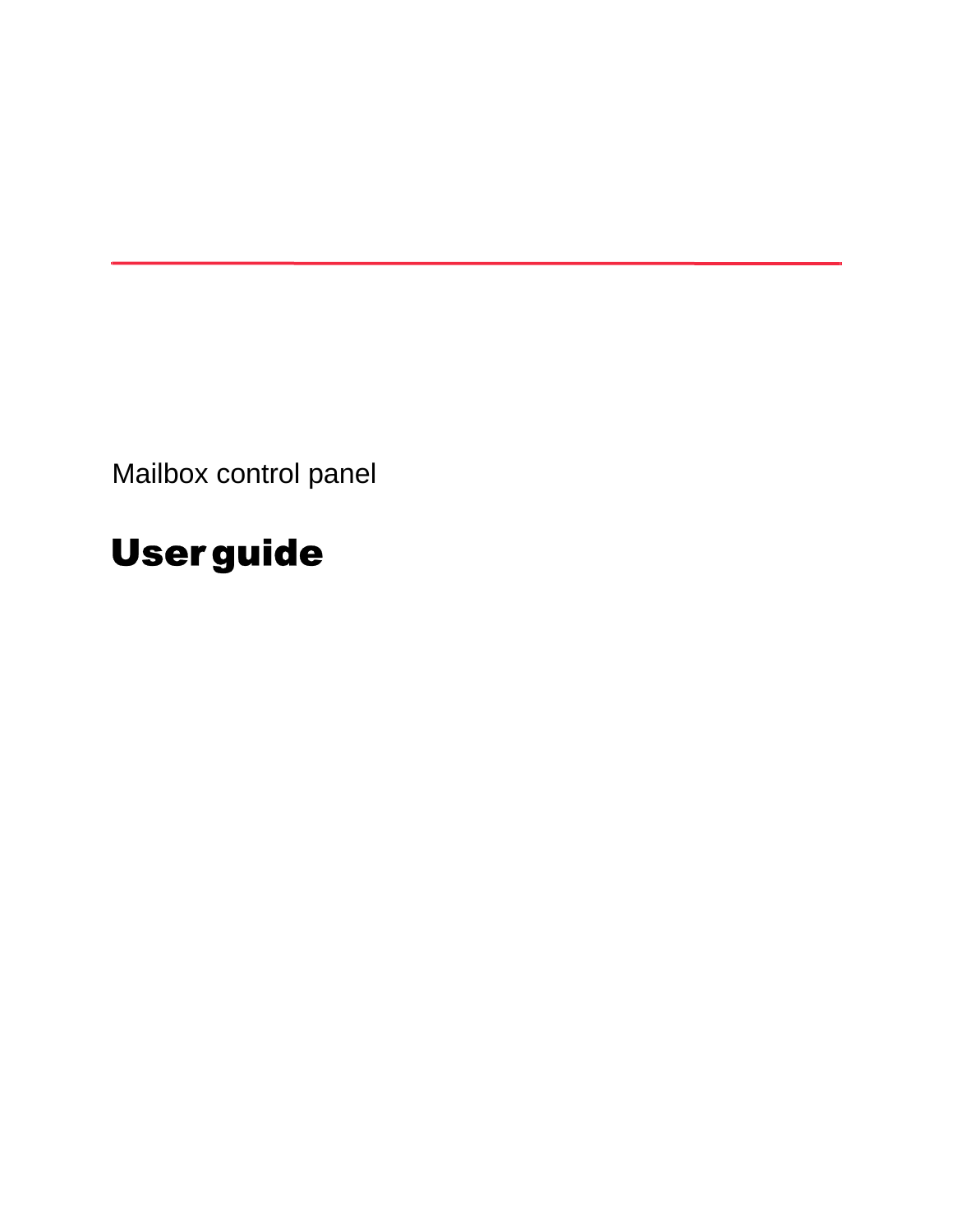## **Mailbox control panel user guide**

**Mailbox control panels enable you to configure your settings for a specific mailbox with ease, with features ranging from password changes and autoreply messages, to full control of your email spam filtering.** 

| <b>Accessing your mailbox control panel</b>          | $\mathbf{2}$ |
|------------------------------------------------------|--------------|
| <b>Changing your mailbox password</b>                | 3            |
| Deleting old emails / view mailbox usage             | 4            |
| <b>Mailbox access details</b>                        | 5            |
| <b>Spam filter settings</b>                          | 6            |
| <b>SMS alerts</b>                                    | 8            |
| <b>Email forwarding</b>                              | 9            |
| <b>Autoreply message</b>                             | 10           |
| Personal details (Outlook Global Address Book entry) | 11           |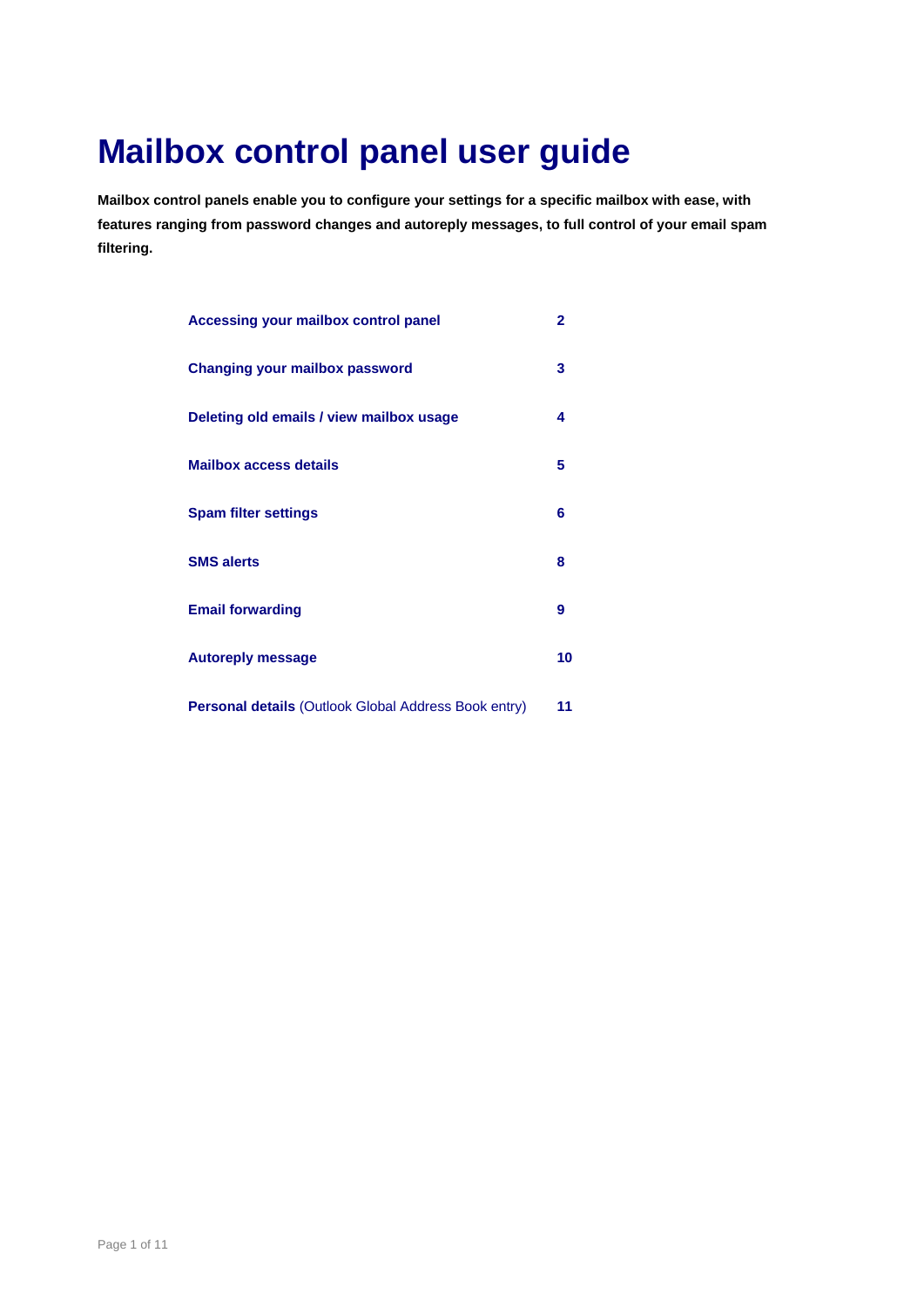### **1. Accessing your control panel**

To access your mailbox control panel, open your web browser and visit:

#### **http://mcp.livemail.co.uk**

Enter your mailbox username and password then click **Log in**. These are the same details you use to access your email Inbox.

| Edit<br>Eile<br>View<br>Favorites<br>Tools<br>Help                                          |  |
|---------------------------------------------------------------------------------------------|--|
|                                                                                             |  |
| $\mathbf{x}$ $\mathbf{z}$ $\mathbf{z}$<br>Search <b>A</b> Favorites <b>3</b><br>的<br>Back * |  |
| SnagIt Et<br>Address <b>&amp;</b> http://mcp.livemail.co.uk/<br>٧<br>고                      |  |
| <b>Mailbox control panel</b>                                                                |  |
|                                                                                             |  |
| Log in to configure your mailbox                                                            |  |
| Please enter your full email address and mailbox password.                                  |  |
| <b>Email address</b>                                                                        |  |
| Mailbox password                                                                            |  |
| This is the same password you<br>use to access your email.<br>Log in                        |  |
|                                                                                             |  |
|                                                                                             |  |
| el Done<br><b>O</b> Internet                                                                |  |

**Note:** The options you see when you log into your mailbox control panel will depend on the permissions that your email administrator (e.g. your hosting provider) has set up for you.

Illustrations in this guide assume that all options and settings have been made available.

| Mailbox settings - Microsoft Internet Explorer                                                                                                                                                                                                                   | □<br>÷. |
|------------------------------------------------------------------------------------------------------------------------------------------------------------------------------------------------------------------------------------------------------------------|---------|
| Edit<br>Favorites<br>Tools<br>File<br>View<br>Help                                                                                                                                                                                                               |         |
| e<br>Search $\sqrt{\phantom{a}}$ Favorites $\odot$<br>Back +<br>×                                                                                                                                                                                                |         |
| Address <b>&amp;</b> http://mcp.livemail.co.uk/index.php<br>$\Rightarrow$ Go<br>SnagIt<br>白<br>Links<br>M                                                                                                                                                        | ъ       |
| <b>Mailbox settings</b><br>Log out                                                                                                                                                                                                                               |         |
|                                                                                                                                                                                                                                                                  |         |
| Personal details<br>Administration<br>Access details<br>Sparn filtering<br>SMS alerts                                                                                                                                                                            |         |
| Change mailbox password<br>Mailbox usage                                                                                                                                                                                                                         |         |
| You can configure email forwarding and autoreply messages (e.g. "Out of office") for<br>7<br>Exchange mailboxes using Microsoft Outlook or Outlook Web Access.<br>Mailbox usage<br>There are 5096 emails in this mailbox, using 195 MB of the 1100 MB allocated. |         |
| 17%                                                                                                                                                                                                                                                              |         |
| Permanently delete email from this mailbox                                                                                                                                                                                                                       |         |
| O All messages                                                                                                                                                                                                                                                   |         |
| $\bigcirc$ Messages older than<br>30<br>Days                                                                                                                                                                                                                     |         |
| $\bigcirc$ Messages bigger than<br>30<br>KB<br>Delete email                                                                                                                                                                                                      |         |
|                                                                                                                                                                                                                                                                  |         |
|                                                                                                                                                                                                                                                                  |         |
| <b>Done</b><br><b>D</b> Internet                                                                                                                                                                                                                                 |         |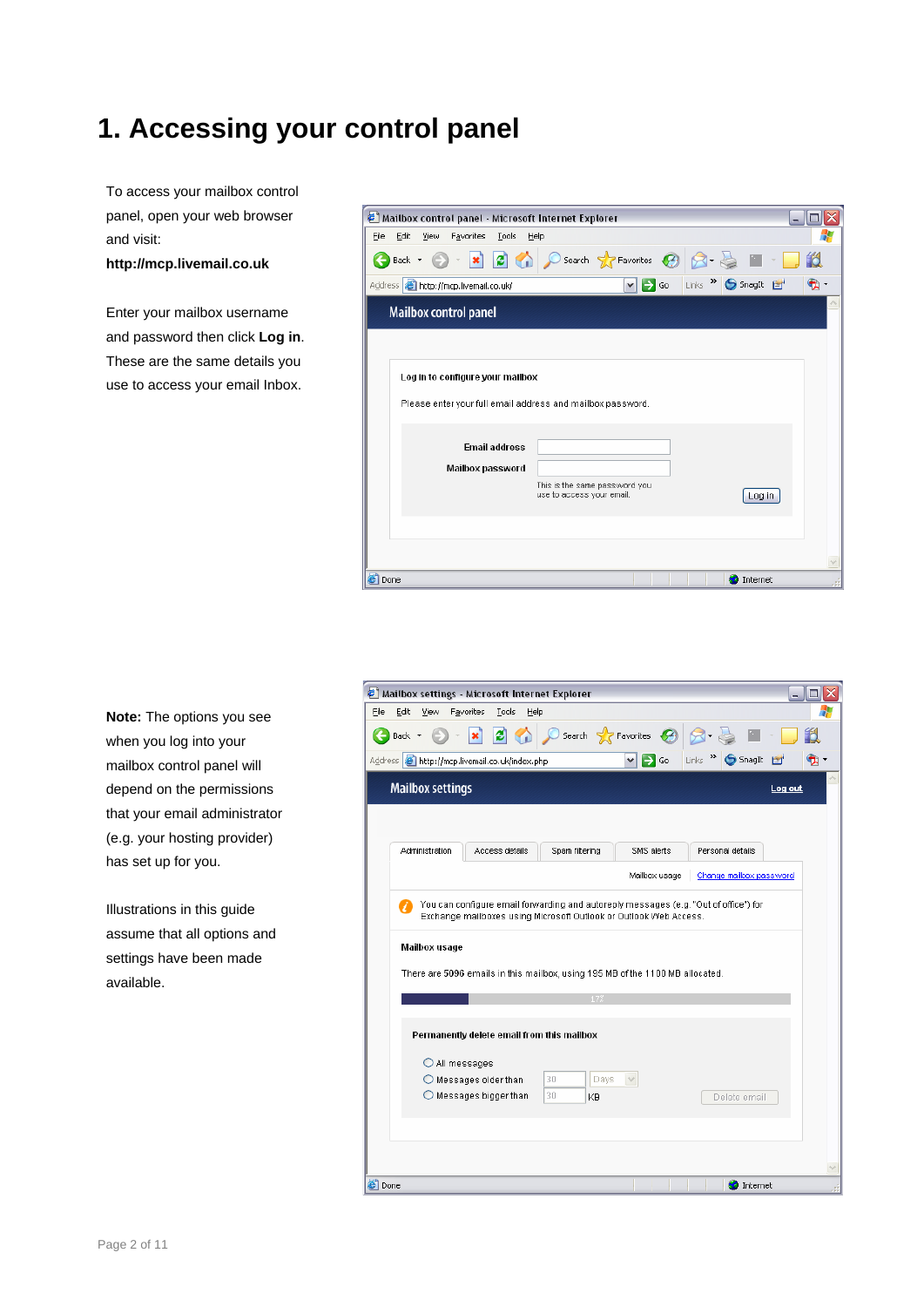### **2. Changing your mailbox password**

Your mailbox control panel enables you to change the password you use to access your email Inbox. The same password is also used to access your mailbox control panel.

Click the **Administration** tab if it is not already selected.

Then click **Change mailbox password** on the right hand side.

Enter a new password, between 6 and 32 alphanumeric characters, and confirm it by entering it again.

Click Save changes to change your password.

**Important:** It may take up to 10 minutes for the password change to take effect.

|                         |                                                                                    | Mailbox settings - Microsoft Internet Explorer      |                     |                                                                                                                                                                                     |
|-------------------------|------------------------------------------------------------------------------------|-----------------------------------------------------|---------------------|-------------------------------------------------------------------------------------------------------------------------------------------------------------------------------------|
| Edit<br>View            | Favorites<br>Tools<br>Help                                                         |                                                     |                     |                                                                                                                                                                                     |
| Back *                  | $\mathbf{x}$ $\mathbf{z}$                                                          | Search <b>R</b> Favorites <b>C</b>                  |                     |                                                                                                                                                                                     |
|                         | Address <b>&amp;</b> http://mcp.livemail.co.uk/index.php?m=excadmin&s=cha v   > Go |                                                     |                     | SnagIt<br>Links                                                                                                                                                                     |
| <b>Mailbox settings</b> |                                                                                    |                                                     |                     | Log out                                                                                                                                                                             |
|                         |                                                                                    |                                                     |                     |                                                                                                                                                                                     |
|                         |                                                                                    |                                                     |                     |                                                                                                                                                                                     |
| Administration          | Access details                                                                     | Spam filtering                                      | SMS alerts          | Personal details                                                                                                                                                                    |
|                         |                                                                                    |                                                     | Mailbox <i>Sage</i> | Change mailbox password                                                                                                                                                             |
|                         |                                                                                    |                                                     |                     |                                                                                                                                                                                     |
|                         |                                                                                    |                                                     |                     |                                                                                                                                                                                     |
| changes.                |                                                                                    |                                                     |                     | Changing your mailbox password will also change the password to access this control panel.<br>To change your mailbox password, enter a new password, confirm it and then click Save |
|                         | New password:                                                                      |                                                     |                     |                                                                                                                                                                                     |
|                         | Confirm new password:                                                              |                                                     |                     |                                                                                                                                                                                     |
|                         |                                                                                    | Your password must be 6-32 alphanumeric characters. |                     |                                                                                                                                                                                     |
|                         |                                                                                    |                                                     |                     |                                                                                                                                                                                     |
|                         | Important: It may take up to 10 minutes for the password change to take effect.    |                                                     |                     |                                                                                                                                                                                     |
|                         |                                                                                    |                                                     |                     | Save changes                                                                                                                                                                        |
|                         |                                                                                    |                                                     |                     |                                                                                                                                                                                     |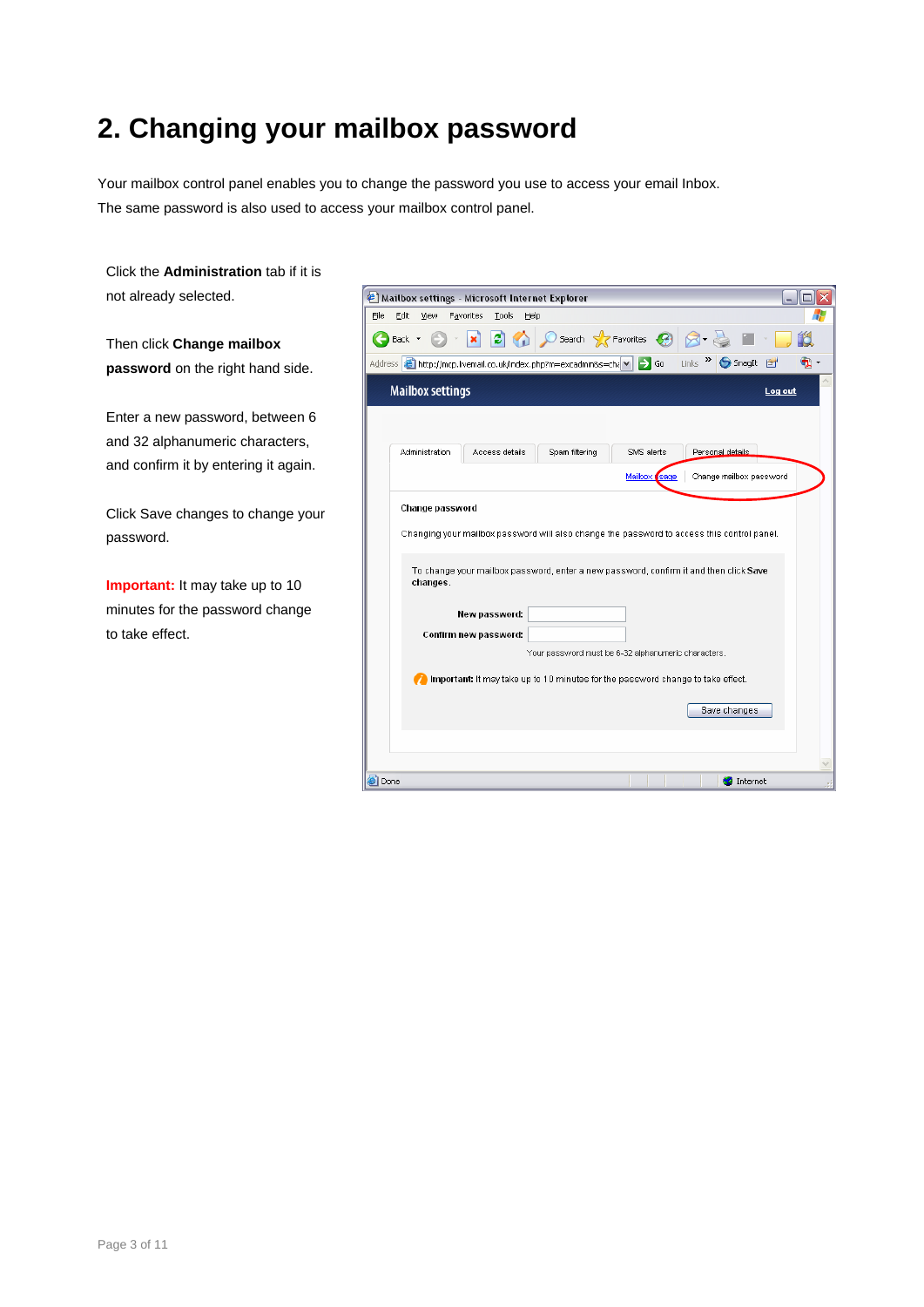#### **3. Deleting old emails / View mailbox usage**

You can permanently delete emails on mass using your mailbox control panel if you wish. This can be useful if you have already downloaded emails and need to clear space for new mail.

You can choose to delete:

- All messages in your mailbox;
- All messages older than a specified number of days or weeks;
- All messages that are larger than a specified size.

Click the **Administration** tab if it is not already selected.

The following mailbox usage information will be displayed:

- Number of emails in your mailbox;
- Mailbox space usage in MB;
- Mailbox space usage as a

percentage of the space available.

Choose whether you want to delete all emails from your mailbox, emails older than a number of days or weeks, or emails that are over a specified size. Click **Delete email**.

**Important:** This will delete email from our system **permanently.** 

| Mailbox settings - Microsoft Internet Explorer                                                                                                                                                                                                                   |   |
|------------------------------------------------------------------------------------------------------------------------------------------------------------------------------------------------------------------------------------------------------------------|---|
| Edit<br>Tools<br>Eile<br>Favorites<br>Help<br>View                                                                                                                                                                                                               |   |
|                                                                                                                                                                                                                                                                  |   |
| ø<br>Search $\sqrt{\phantom{a}}$ Favorites $\phantom{a}$<br>×<br>Back *                                                                                                                                                                                          |   |
| »<br>SnaqIt<br>$\Rightarrow$ Go<br>Links<br>Address <b>&amp; http://mcp.livemail.co.uk/index.php?m=excadmin</b><br>ET<br>٧                                                                                                                                       | ۹ |
| <b>Mailbox settings</b><br>Log out                                                                                                                                                                                                                               |   |
|                                                                                                                                                                                                                                                                  |   |
| Access details<br>Spam filtering<br>Personal details<br>Administration<br>SMS alerts                                                                                                                                                                             |   |
| Change mailbox password<br>Mailbox usage                                                                                                                                                                                                                         |   |
| You can configure email forwarding and autoreply messages (e.g. "Out of office") for<br>7<br>Exchange mailboxes using Microsoft Outlook or Outlook Web Access.<br>Mailbox usage<br>There are 5096 emails in this mailbox, using 195 MB of the 1100 MB allocated. |   |
| 17%                                                                                                                                                                                                                                                              |   |
| Permanently delete email from this mailbox                                                                                                                                                                                                                       |   |
| All messages                                                                                                                                                                                                                                                     |   |
| 30<br>Messages older than<br>Days<br>v                                                                                                                                                                                                                           |   |
| $\bigcirc$ Messages bigger than<br>30<br>KB<br>Delete email                                                                                                                                                                                                      |   |
| <b>Done</b><br><b>D</b> Internet                                                                                                                                                                                                                                 |   |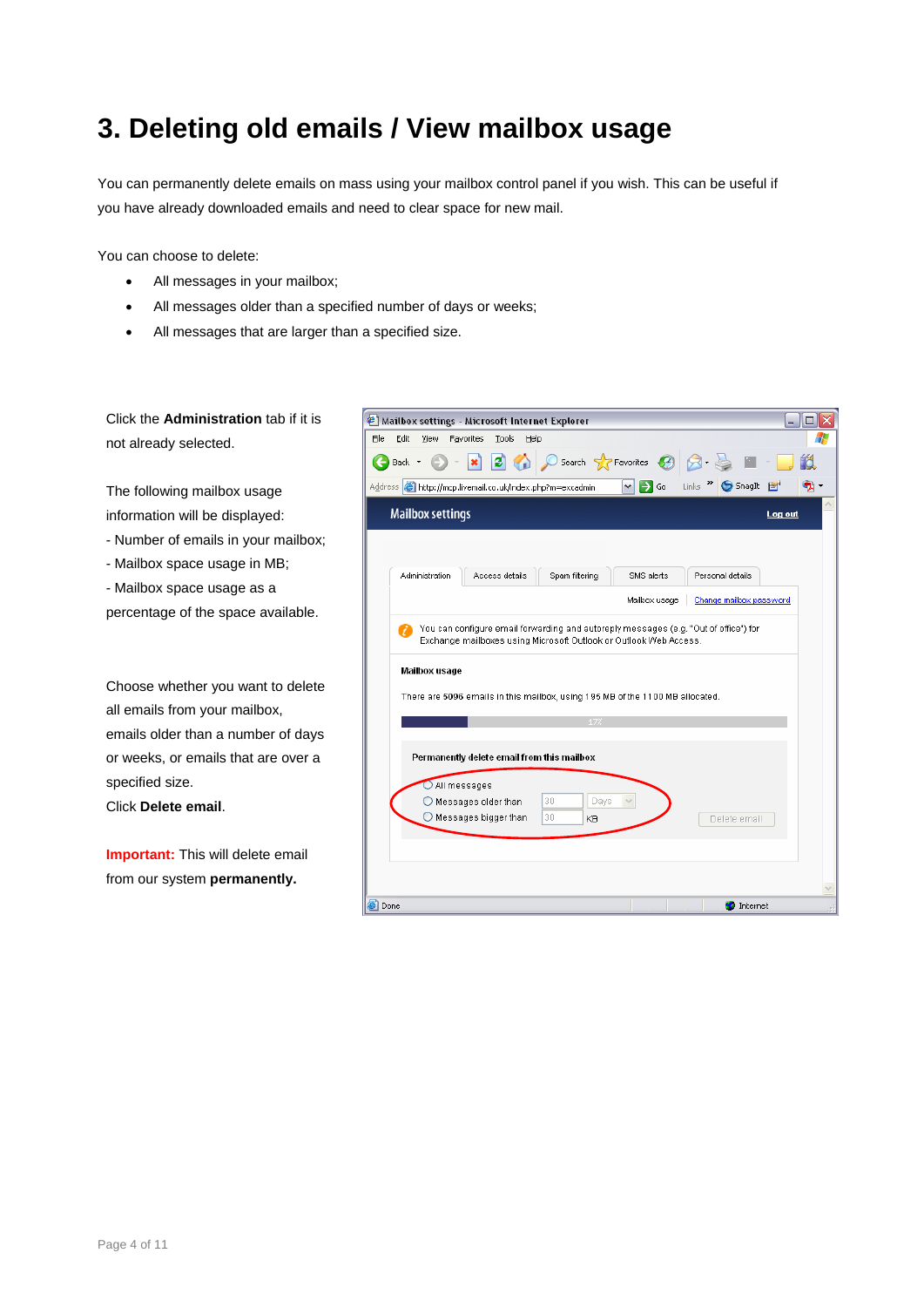#### **4. Mailbox access details**

Find out how to access your mailbox using webmail or with popular desktop email software.

#### Click the **Access details** tab.

Full details and instructions for accessing your mailbox using a variety of email clients (e.g. Outlook) will be displayed.

**Note:** the details displayed will depend on your type of mailbox.

| Mailbox settings - Microsoft Internet Explorer                                                                                               |   |
|----------------------------------------------------------------------------------------------------------------------------------------------|---|
| Eile<br>Edit<br>Favorites<br>Tools<br>View<br>Help                                                                                           |   |
| đ١<br>Search $\sqrt{\phantom{a}}$ Favorites $\bigotimes$ $\bigotimes$<br>Back +                                                              |   |
| SnagIt<br>$\vee$ $\Rightarrow$ Go<br>Links<br>Address <b>&amp; http://mcp.livemail.co.uk/index.php?m=excinfo</b>                             |   |
| <b>Mailbox settings</b><br>Log out                                                                                                           |   |
|                                                                                                                                              |   |
| Administration<br>SMS alerts<br>Personal details<br>Access details<br>Sparn filtering                                                        |   |
| Mailbox access details                                                                                                                       | ≣ |
| You can access your Exchange mailbox in the following ways:                                                                                  |   |
| Using a web browser (Outlook Web Access)                                                                                                     |   |
|                                                                                                                                              |   |
| Tip: use Internet Explorer for full Outlook Web Access functionality.                                                                        |   |
| <b>Using Microsoft Outlook</b>                                                                                                               |   |
| Windows XP users:<br>If you don't have Windows XP (with Service Pack 1 or above) and Outlook 2003, you should use<br>the following settings: |   |
| Exchange Server: EXCH-BE01<br>Proxy Server: exchange.livemail.co.uk<br>Authentication Level: Basic Authenentication                          | ٧ |
| el Done<br><b>D</b> Internet                                                                                                                 |   |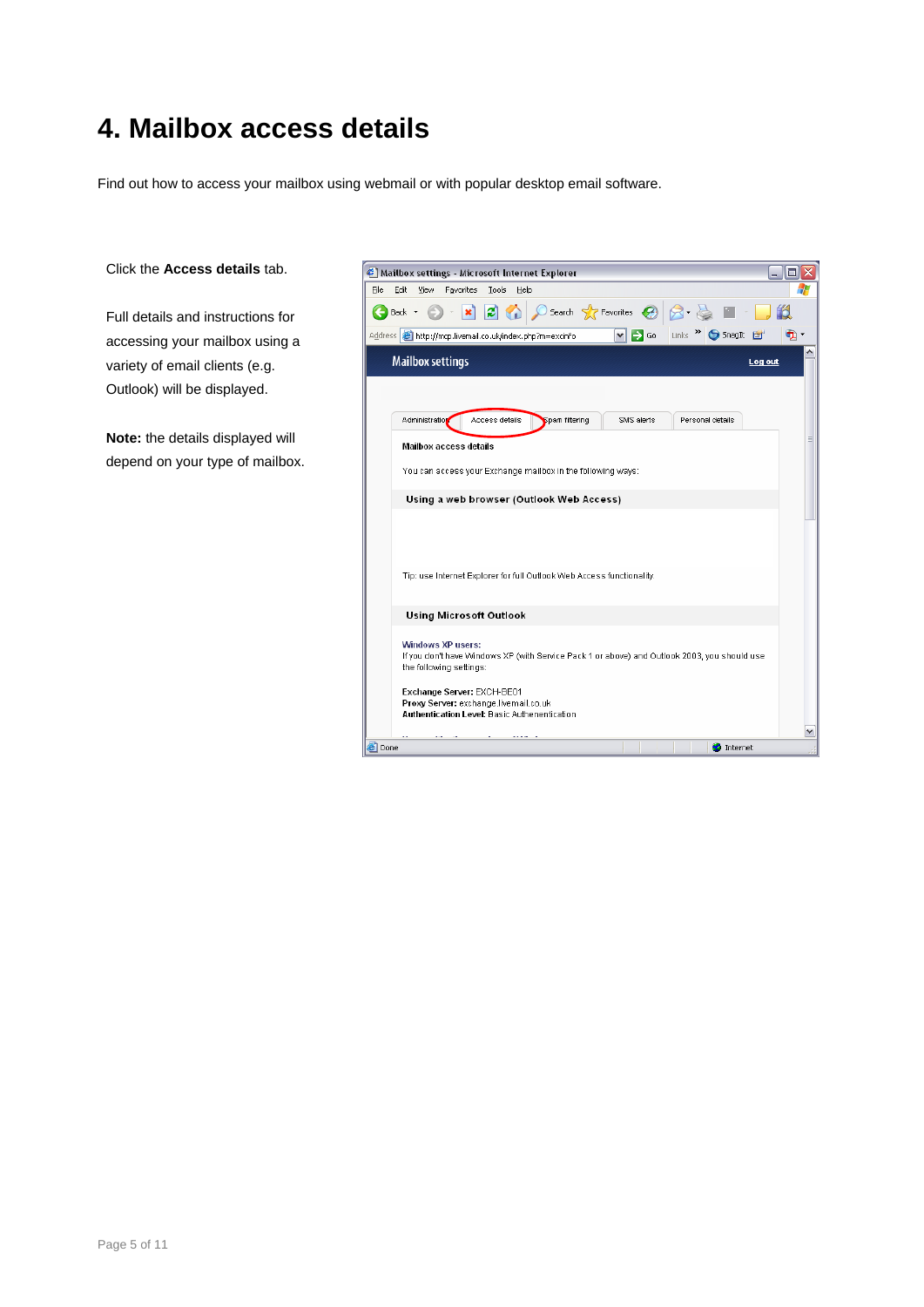### **5. Spam filter settings**

Control how you want to handle unsolicited commercial (SPAM) emails that are sent to your mailbox to suit your own requirements and preferences.

Each email is checked against selected criteria and, depending on your chosen filter strength, is determined to be spam or legitimate email.

Click the **Spam filtering** tab.

| Mailbox settings - Microsoft Internet Explorer                  |                                       |                             |                                   | - 1<br>□ |
|-----------------------------------------------------------------|---------------------------------------|-----------------------------|-----------------------------------|----------|
| Eile<br>Edit<br>Tools<br>View<br>Favorites<br>Help              |                                       |                             |                                   |          |
| 2 G<br>e<br>×Ì<br>Back $\star$                                  | O Search <b>the Favorites 8 8 - 8</b> |                             |                                   | 眨        |
| Address <b>&amp; http://mcp.livemail.co.uk/index.php?m=spam</b> |                                       | $\Rightarrow$ Go<br>$\vert$ | $Links$ $\rightarrow$<br>SnagIt E | ъ.       |
| <b>Mailbox settings</b>                                         |                                       |                             |                                   | Log out  |
| Access details<br>Administration                                | Spam filtering                        | SMS alerts                  | Personal details                  |          |
|                                                                 |                                       |                             |                                   |          |
| Spam filtering                                                  |                                       |                             |                                   |          |
| Filter level:                                                   | 5 - Recommended                       |                             | v                                 |          |
| Action to take on spam:                                         | delete email                          |                             |                                   |          |
|                                                                 |                                       |                             |                                   |          |
| Don't apply spam rules to                                       |                                       |                             | Add                               |          |
| email received from these<br>addresses:                         |                                       |                             |                                   |          |
|                                                                 |                                       |                             |                                   |          |
|                                                                 |                                       |                             | Remove                            |          |
|                                                                 |                                       |                             |                                   |          |
| Treat all email received                                        |                                       |                             | Add                               |          |
| from these addresses as<br>spam:                                |                                       |                             |                                   |          |
|                                                                 |                                       |                             |                                   |          |
|                                                                 |                                       |                             | Remove                            |          |
|                                                                 |                                       |                             | Save changes                      |          |
|                                                                 |                                       |                             |                                   |          |
|                                                                 |                                       |                             |                                   |          |
|                                                                 |                                       |                             |                                   |          |
|                                                                 |                                       |                             |                                   |          |
| 8                                                               |                                       |                             | <b>D</b> Internet                 |          |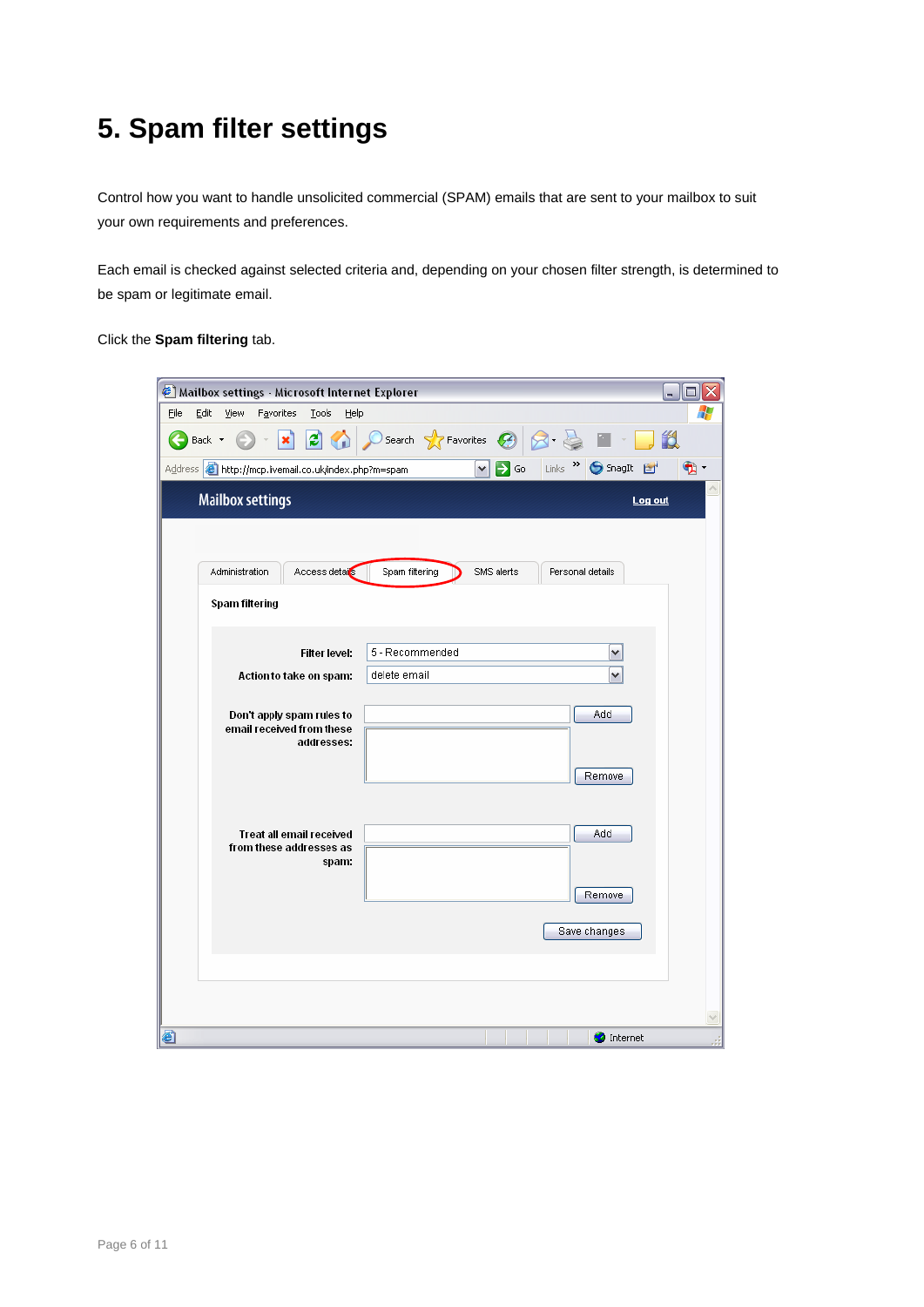#### **Set your spam filter level**

The filter level can be set anywhere between 1 (strongest setting) and 15 (weakest setting). We recommend a setting of 5. However, if you are still receiving spam emails you can increase the filter strength at any time.

By default your spam filter is set up to label suspect emails as "SPAM" in the subject line. Once you are happy that legitimate email is not being incorrectly identified as spam, you can simply change this setting to delete unsolicited email before it even reaches your Inbox.

| <b>Filter level:</b>    | 5 - Recommended          |  |
|-------------------------|--------------------------|--|
| Action to take on spam: | indicate in subject line |  |

#### **Creating a spam whitelist**

You can specify individual email addresses that you deem as legitimate, in what is known as a whitelist (or safe list). Any email sent from addresses in your white list will automatically pass through your spam filters.

To add an email address to your whitelist, enter it into the text-box and click the **Add** button.

**Useful tip:** To treat all mail from all email addresses using the same domain name as legitimate, enter an asterisk, followed immediately by the domain name. For example \*domainname.co.uk

| Don't apply spam rules to               | Deborah@mybrilliantfriend.co.uk          |   | Add    |
|-----------------------------------------|------------------------------------------|---|--------|
| email received from these<br>addresses: | bob@bobsdomains.co.uk<br>jim@hotmail.com |   |        |
|                                         |                                          |   |        |
|                                         |                                          | v | Remove |

#### **Creating a spam blocklist**

The opposite of a whitelist, and as its name suggests, any email sent from addresses that you add to your blocklist will automatically be deleted by the spam filters, regardless of content or filter level.

| Treat all email received         |                          | Add    |
|----------------------------------|--------------------------|--------|
| from these addresses as<br>spam: | noreply@dodgyadverts.com |        |
|                                  | *spamworld.co.uk         |        |
|                                  |                          | Remove |

Once you are happy with your spam filter settings, click **Save changes**.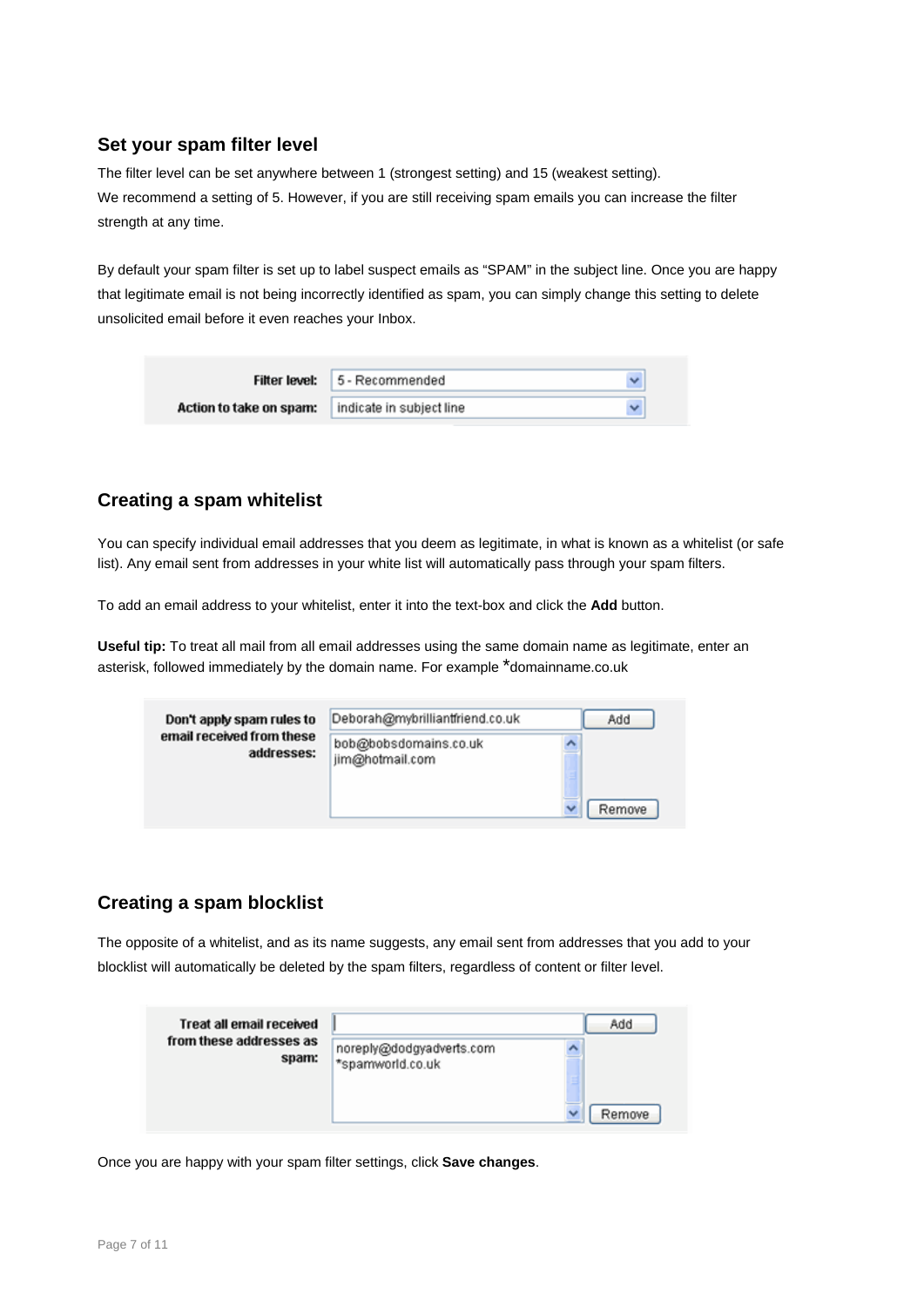### **6. SMS alerts**

SMS alerts enable you to receive text messages on your mobile phone when new emails are sent to your mailbox, which meet specific criteria that you choose – useful if you're waiting for important emails.

Note: SMS alert settings will only be available if your email service provider has enabled the feature for you. Additionally, the configuration options available may be different from those shown below, depending on the level of control that has been assigned to you by your service provider.

| Click the <b>SMS</b> alerts tab.     | $ \Box$ $\times$<br>Mailbox settings - Microsoft Internet Explorer                                                                |  |
|--------------------------------------|-----------------------------------------------------------------------------------------------------------------------------------|--|
|                                      | Edit View Favorites Tools<br>Help<br>File                                                                                         |  |
| On this page you can change the      | <b>B</b> C Search <b>C</b> Favorites <b>C</b><br>$\vert \mathbf{x} \vert$<br>$\bigodot$ Back $\tau$<br>$\boldsymbol{\mathcal{P}}$ |  |
| mobile phone number that SMS         | $ v $ $\rightarrow$ Go<br>Address <b>&amp; http://mcp.livemail.co.uk/index.php?m=sms</b><br>SnagIt E<br>$\bullet$ .<br>Links      |  |
| alerts are sent to, when they meet   | <b>Mailbox settings</b><br>Log out                                                                                                |  |
| certain criteria.                    |                                                                                                                                   |  |
| You can also set the criteria to     | SMS alerts<br>Personal details<br>Administration<br>Access details<br>Spam filtering                                              |  |
|                                      | <b>SMS</b> alerts                                                                                                                 |  |
| trigger SMS alerts when an email     |                                                                                                                                   |  |
| arrives in your mailbox, as follows: |                                                                                                                                   |  |
|                                      |                                                                                                                                   |  |
| - The email subject line contains    | Save<br> 07<br>Mobile phone number                                                                                                |  |
| specific words or phrases.           | Add<br><b>Subject line contains</b>                                                                                               |  |
|                                      | Delete                                                                                                                            |  |
| - The email has been sent from a     |                                                                                                                                   |  |
| specific email address.              | Add<br>Sender's email address                                                                                                     |  |
|                                      |                                                                                                                                   |  |
| - The email is marked as "High       | Delete                                                                                                                            |  |
|                                      | Save changes<br>Importance: High<br>п                                                                                             |  |
| importance".                         |                                                                                                                                   |  |
|                                      |                                                                                                                                   |  |
| Click Save changes once you are      |                                                                                                                                   |  |
| happy with your settings.            | e<br><b>O</b> Internet                                                                                                            |  |
|                                      |                                                                                                                                   |  |

**Important:** Your mobile provider will charge you £1.50 for 6 messages, when you receive your first SMS alert. (25p per message).

**Quick tip**: You can temporarily suspend SMS alerts by texting **DEACTIVATE** (all caps) to 80545 from your mobile phone. Then to reactivate the service simply text **ACTIVATE**.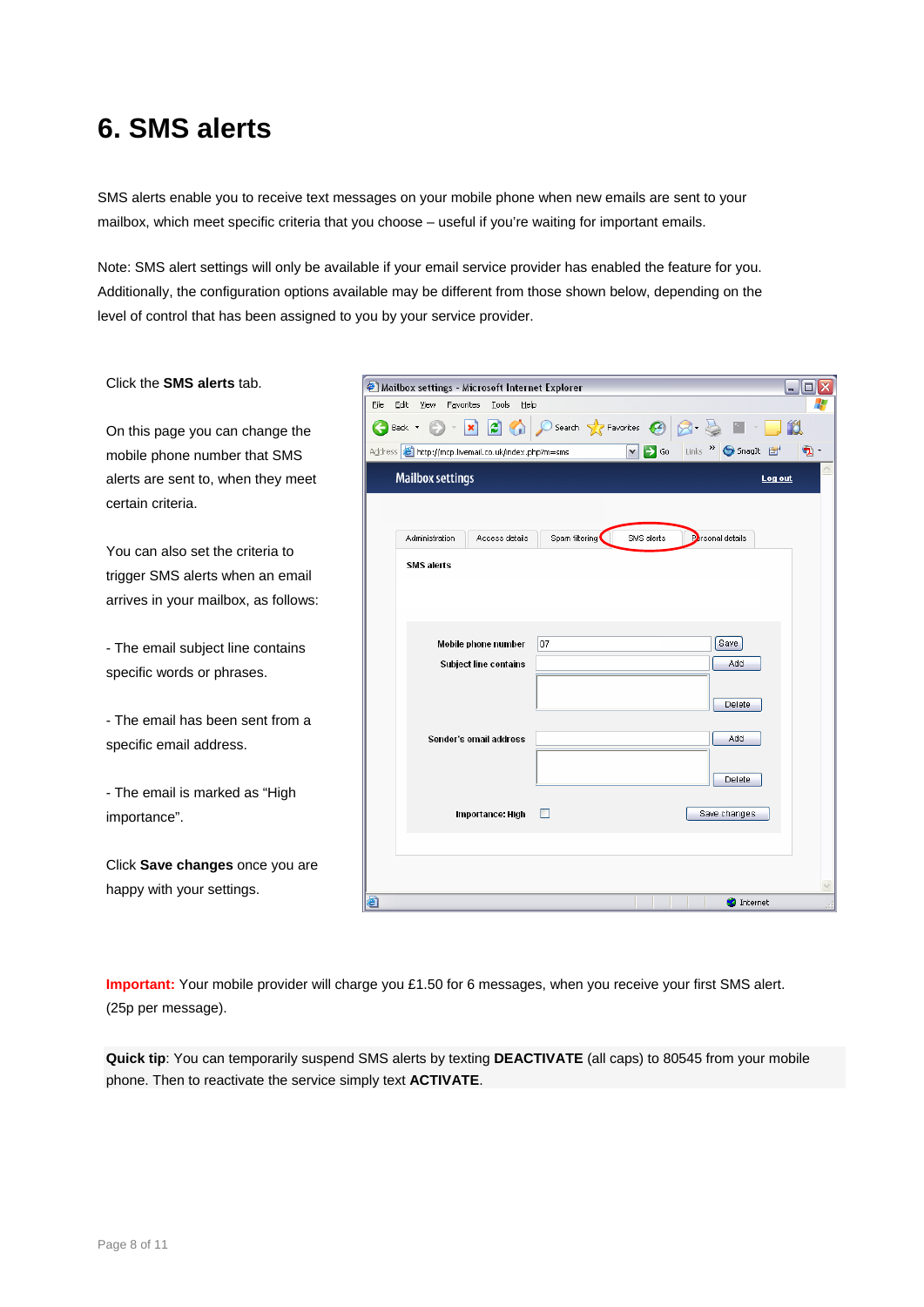### **7. Email forwarding**

You can use your mailbox control panel to set up email forwarding instantly.

**Note:** this feature applies to POP3 mailboxes (i.e. Standard & Advanced mailboxes) only. Exchange mailbox users can set up email forwarding using Microsoft Outlook or Outlook Web Access.

Click the **Administration** tab then click the **Email forwarding** link.

Simply enter a destination email address in the box provided, then click Add.

All email sent to your mailbox will be automatically forwarded to the destination email address you specify.

**Tip**: Enter multiple destination email addresses to create your own distribution groups.

Tick the check box at the bottom of the page if you still wish to keep a copy of your emails in this mailbox.

Click **Save changes** once you are happy with your settings.

|                         |                                        |                   | @ http://mcp.livemail.co.uk - Mailbox settings - Microsoft Internet Explorer | $\overline{a}$                                                                         |  |
|-------------------------|----------------------------------------|-------------------|------------------------------------------------------------------------------|----------------------------------------------------------------------------------------|--|
| <b>Mailbox settings</b> |                                        |                   |                                                                              | <b>Close this window</b>                                                               |  |
|                         |                                        |                   |                                                                              |                                                                                        |  |
| Administration          | Access details                         | Spam filtering    | SMS alerts                                                                   | Personal details                                                                       |  |
|                         | Mailbox usage                          | Autoreply messade | Email forwarding                                                             | Change mailbox password                                                                |  |
| <b>Email forwarding</b> |                                        |                   |                                                                              |                                                                                        |  |
|                         |                                        |                   |                                                                              |                                                                                        |  |
|                         |                                        |                   |                                                                              |                                                                                        |  |
|                         |                                        |                   |                                                                              | Enter a destination email address, then click Add. When you've added all the addresses |  |
|                         | you need, click Save Changes.          |                   |                                                                              |                                                                                        |  |
|                         | <b>Destination</b><br>email addresses: |                   |                                                                              | Add                                                                                    |  |
|                         |                                        |                   |                                                                              |                                                                                        |  |
|                         |                                        |                   |                                                                              |                                                                                        |  |
|                         |                                        |                   |                                                                              | Remove                                                                                 |  |
|                         |                                        |                   |                                                                              |                                                                                        |  |
|                         |                                        |                   | Leave a copy of each email in this mailbox as well as forwarding on.         |                                                                                        |  |
|                         |                                        |                   |                                                                              | Save changes                                                                           |  |
|                         |                                        |                   |                                                                              |                                                                                        |  |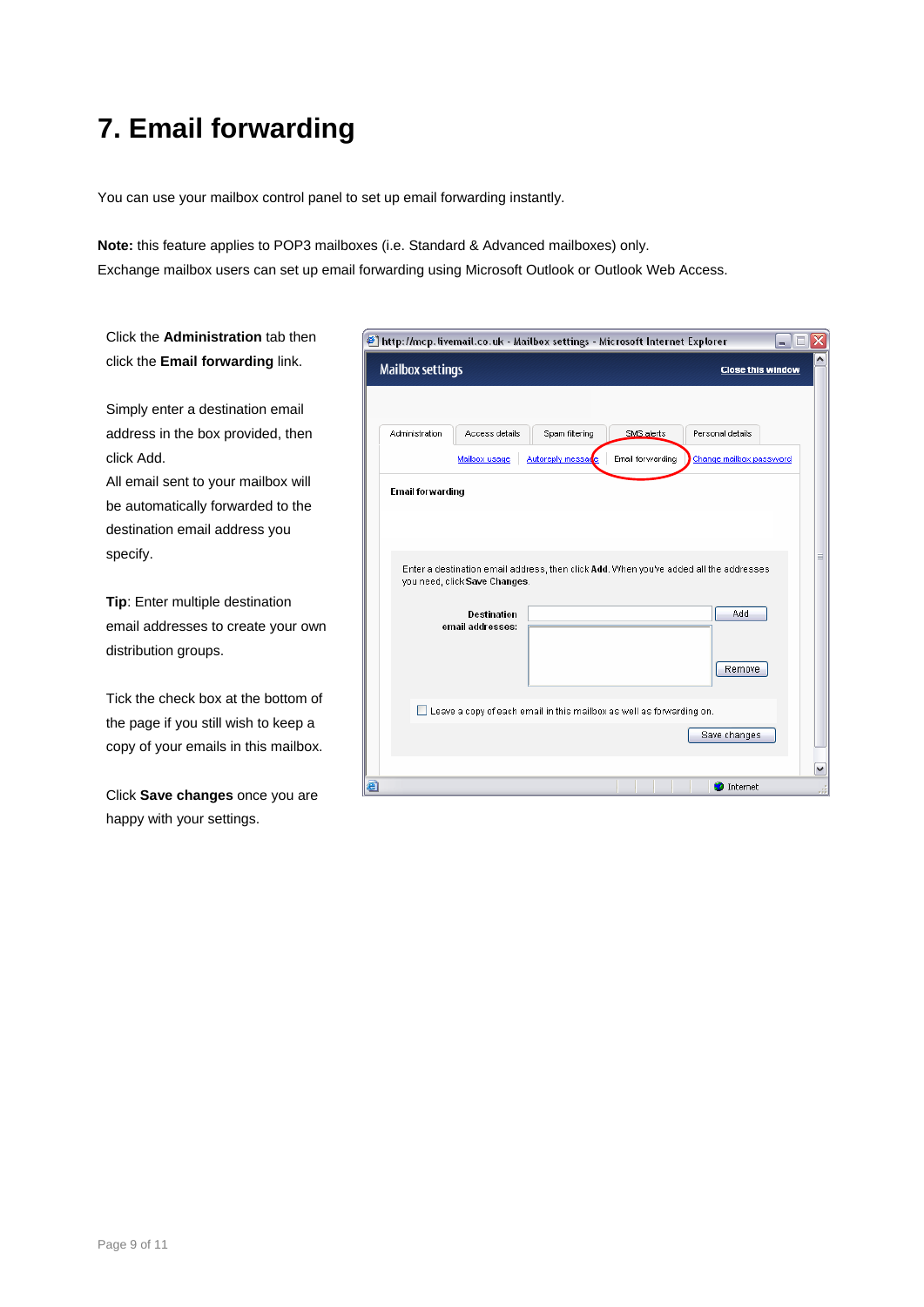### **8. Autoreply message**

If you are unable to reply to your emails for a period of time, you may wish to let people know that you are unavailable by setting up an autoreply message.

**Note:** this feature applies to POP3 mailboxes only (i.e. Standard & Advanced mailboxes).

Exchange mailbox users can set up an autoreply message (or "Out of office" message) using Microsoft Outlook or Outlook Web Access.

| tab then   | @ http://mcp.livemail.co.uk - Mailbox settings - Microsoft Internet Explorer       | ⊠<br>$-$ (c)             |
|------------|------------------------------------------------------------------------------------|--------------------------|
| sage link. | <b>Mailbox settings</b>                                                            | <b>Close this window</b> |
| y message  |                                                                                    |                          |
|            | Administration<br>Access details<br>Spam filtering<br>SMS alerts                   | Personal details         |
| ssage text | Mailbox usage<br>Autoreply message<br><b>Email forwarding</b><br>Autoreply message | Change mailbox password  |
| r message. |                                                                                    |                          |
| oreply     | Mailbox autoreply status: O Active @ Inactive                                      |                          |
| by         | Autoreply message text:                                                            |                          |
|            |                                                                                    | Save changes             |
|            |                                                                                    |                          |
|            |                                                                                    |                          |
|            | ø                                                                                  | <b>O</b> Internet        |

**Click the Administration** click the **Autoreply mes** 

Switch on your auto-reply by selecting **Active**.

Enter your autoreply mes in the box, then click **Sav changes** to activate you

You can switch your auto message off at any time, selecting **Inactive**.